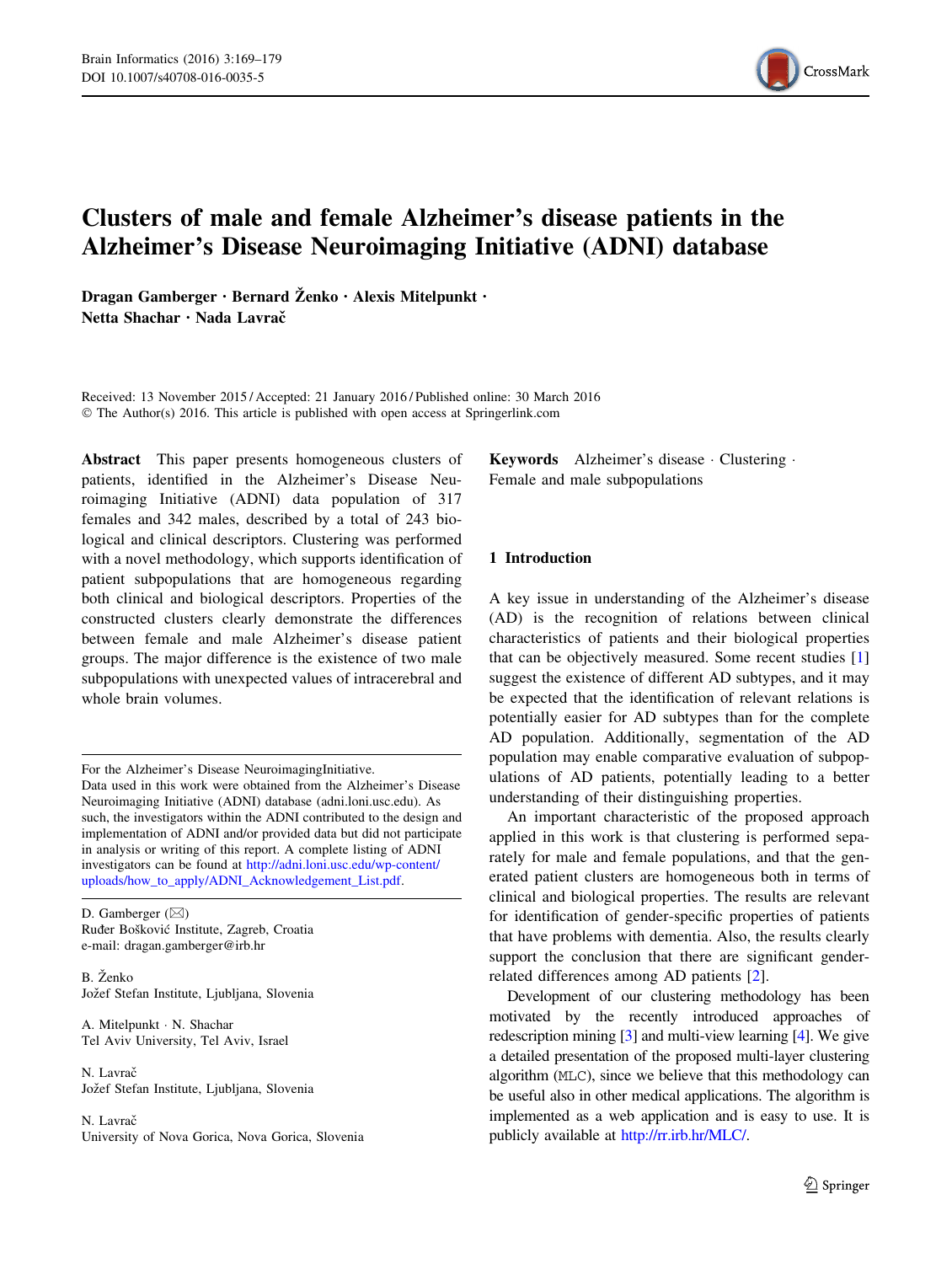Applications of data clustering are very good examples of interactive data mining approaches [[5\]](#page-9-0) because evaluation of the quality of obtained clusters is only possible in the context of domain expert's expectations [[6\]](#page-9-0). Additionally, an important issue is that application of different clustering algorithms as well as different ways of data representation and preparation may result in substantially different clustering results.

Unfortunately, it was not possible to include experts participating in the ADNI into the analysis loop of our clustering of the ADNI data. Expert evaluation of the results solely with the help of publicly available data and their descriptions is difficult because some data or their aspects, especially anamnestic data and data collection procedures, are not public due to patient privacy protection issues. Nevertheless, we still used human-in-the-loop approach that concentrated on the identification of subpopulations that are large and interpretable with existing domain knowledge. As a result—besides some clusters that are in agreement with the existing domain knowledge—we have surprisingly identified some additional clusters that are hard to evaluate. These clusters are currently considered as potentially interesting hypotheses; their future verification on independent data might lead to new scientific insights and potentially useful medical knowledge.

The rest of the paper starts with a summary of the related work in Sect. 2 and the presentation of the data used in the analysis in Sect. [3](#page-2-0). Section [4](#page-2-0) describes the novel clustering methodology, including a small illustrative example. Section [5](#page-5-0) presents the constructed clusters of ADNI patients. The clusters are described in terms of statistical properties of patients included into each cluster, together with the complete list of identification numbers of corresponding patients. In this way, the interested reader may access additional information about specific patients from the ADNI database. Medical relevance of the results, especially a possible interpretation of the unexpected clusters is discussed in Sect. [6.](#page-6-0) The quality of best biomarkers for the constructed clusters is analyzed in Sect. [7](#page-8-0). Section [8](#page-8-0) concludes the paper.

## 2 Related work

The approaches suitable for the identification of relations between clinical and biological properties of AD patients can be grouped into three groups. In the first one, we have statistical approaches that typically test the significance of differences between properties of AD patients and patients from the control group. Published results obtained with these methods [\[7](#page-9-0), [8\]](#page-9-0) clearly demonstrate the existence of relations between the values obtained by PET imaging and the clinical diagnosis. The problem with this approach is

that the identified relations are non-specific and that the severity of the disease is not strongly correlated with the measured values. The major problem seems to be that the differences in biological descriptors may be a consequence of various physiological processes and that changes of both clinical and biological variables may be a normal process in the elderly population.

Other approaches are based on data mining methods. The second group comprises supervised machine learning techniques used for identification of potentially complex relations between biological properties that strongly correlate with the AD diagnosis [[9\]](#page-9-0). This is typically a very powerful approach but in the AD domain it is confronted with the problem that there exist various clinical scales of dementia but none of them can be regarded as completely reliable for determining the AD diagnosis.

The third group comprises unsupervised clustering approaches, which are very attractive because they do not require explicit definition of the target class and the availability of a control group of patients. The results often enable novel insights into the analyzed data. A good example is the identification of pathological subtypes of the Alzheimer's disease presented in one large group characterized by the distribution of senile plaque restricted to a small number of brain regions, and a smaller group with about 15 % of patients in which the lesions were more widely distributed [[10\]](#page-9-0). A general problem of clustering is instability of the results that significantly depend on the used methodology and the parameters of the algorithm selected by the user [[11\]](#page-9-0). Recently, it has been demonstrated that the quality of results can be significantly improved when more than one layer of input data are used [\[3](#page-9-0), [4](#page-9-0)]. The distinguishing property of the multi-layer clustering algorithm presented in this work is that—in contrast to redescription mining [[3\]](#page-9-0)—our algorithm does not construct descriptions of subpopulations and that—in contrast to multi-view learning [[4\]](#page-9-0)—it does not require statistical independence of input data layers. Additionally, the major advantage of the multi-layer clustering algorithm is that no explicit definition of the distance measure among instances (patients) is necessary and that no explicit definition of the number or size of the resulting clusters is expected from the user [[12\]](#page-10-0).

The first experiments with the application of the multilayer clustering in the AD domain have been performed on 916 patients from the ADNI database described by 10 biological and 23 clinical descriptors [[13\]](#page-10-0). The results demonstrated the existence of an AD subpopulation with a surprising property of the increased intracerebral and whole brain volumes. The experiments have been repeated on a set of 659 ADNI patients described with 56 biological and 187 clinical properties collected during the baseline evaluation [\[14](#page-10-0)]. In spite of different datasets (though some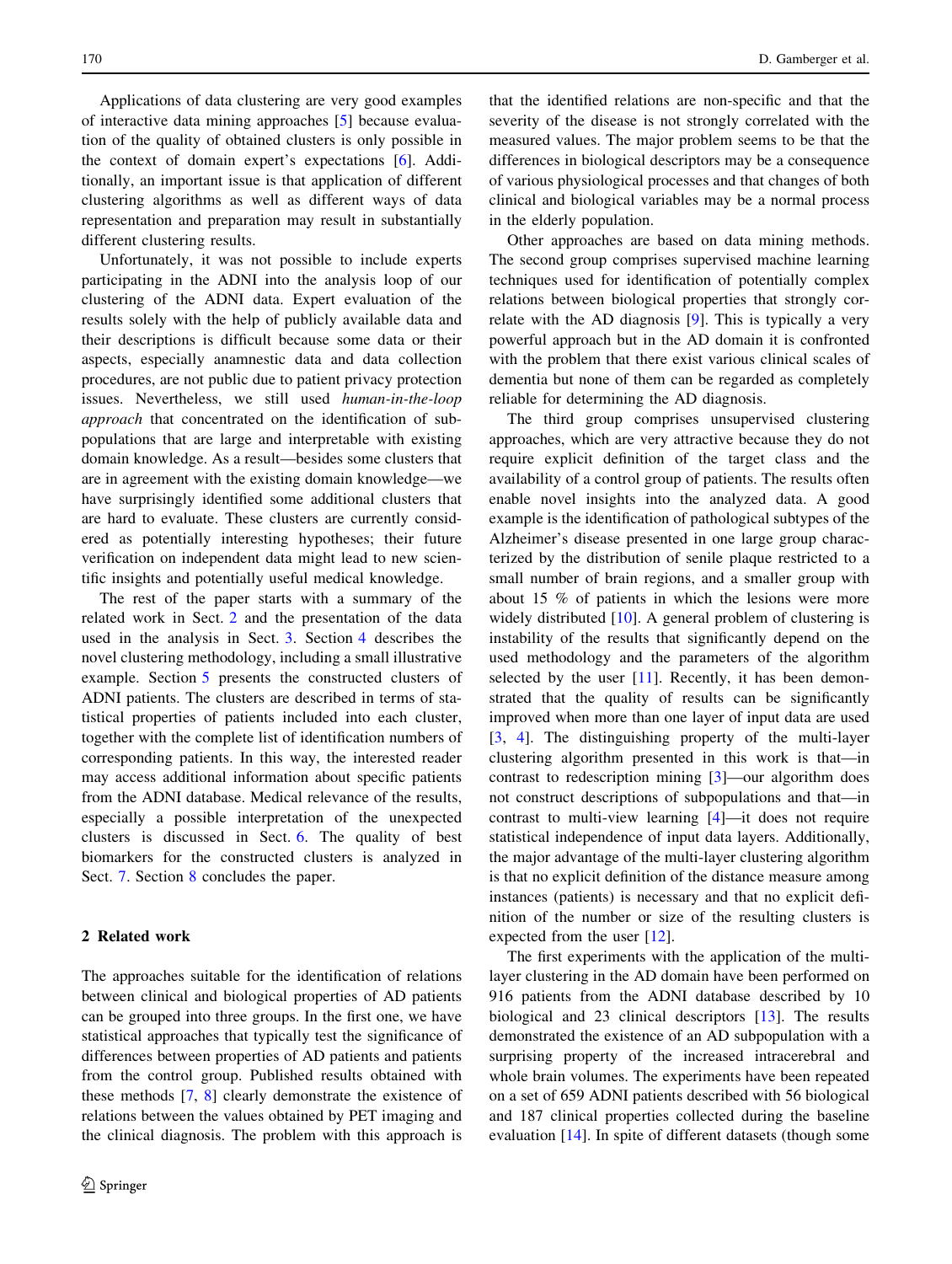<span id="page-2-0"></span>of the patients and some of the features were overlapping), again a cluster of male patients has been identified with the same surprising property of increased intracerebral and whole brain volumes. This work is an extension of these experiments on the latter dataset but with an improved clustering algorithm. The improvement resulted in identification of an additional cluster of male patients with no dementia, construction of significantly larger clusters, and elimination of obvious outliers that have been present in previous subpopulations. The basic conclusions of this work are the same as those in [\[14](#page-10-0)] but the statistical significance of the results is higher.

# 3 Data

All experiments were performed on the data from the Alzheimer's Disease Neuroimaging Initiative (ADNI) database.<sup>1</sup> The total number of patients initially included was 1736 from all ADNI stages of study (i.e., ADNI-1, ADNI-GO, and ADNI-2). In order to achieve the broadest clinical dataset, some exams used only in ADNI-2 were used. Keeping only observations for which no missing values were present led to a reduction in the number of observations from 1736 to 659. This subset includes 317 female and 342 male patients. The patients are described by 147 clinical variables, 41 laboratory variables, 40 symptoms, and 15 biological measurements. Clinical variables include Alzheimer's Disease Assessment Scale (ADAS13), Mini Mental State Examination (MMSE), Rey Auditory Verbal Learning Test (RAVLT immediate, learning, forgetting, percentage of forgetting), Functional Assessment Questionnaire (FAQ), Montreal Cognitive Assessment (MOCA), and Everyday Cognition, which are cognitive functions questionnaire filled out by patients (ECogPt) and their study partners (ECogSP) (Memory, Language, Visuospatial Abilities, Planning, Organization, Divided Attention, and the Total score), Neuropsychiatric Inventory Questionnaire, Modified Hachinski Ischemia Scale, and Geriatric Depression Scale. Examples of laboratory variables are red blood cells and total bilirubin, while examples of symptoms are palpitations and dizziness. Biological measurements include ABETA peptides, TAU and PTAU proteins, the APOE-related genetic variations (APGEN1 genotype allele 1, APGEN2 genotype allele 2), PET imaging results FDG-PET and AV45, MRI

volumetric data [Ventricles, Hippocampus, Whole Brain, Entorhinal, Fusiform gyrus, Middle temporal gyrus (Mid-Temp) and intracerebral volume (ICV)].

For the evaluation of the consistency of constructed clusters, we use global clinical dementia rating score which is interpreted as clinically normal CN (value 0), mild cognitive impairment MCI (value 0.5) and Alzheimer's disease AD (value 1) diagnosis for the patient. The clinical dementia rating score is different from the five level ADNI patient diagnosis (cognitive normal, significant memory concern, early mild cognitive impairment, late mild cognitive impairment, and AD), but the agreement between the two scales is very high.

In clustering, the symmetry and additivity of the variables prove to be important. Therefore, in data preprocessing, some of the variables were transformed to achieve reduced skewness. The transformation function was selected according to the type of data measured by the variable, the level of skewness, and the most adequate function from a set of possible functions, which include  $\log x$ ,  $\log(x, 1/x)$ , etc.

# 4 Multi-layer clustering

In a typical machine learning setting, we have a set of examples E that are described by a set of attributes A, and from these examples we try to induce or learn a model that would generalize the examples. In some domains, the set of attributes may be partitioned in two or more disjoint subsets (layers) according to some criteria, such as the physical meaning of the attributes or the way data on specific attributes have been collected. For example, in the Alzheimer's disease domain, the first layer can be the laboratory data, while the second layer can be the clinical data. In some other domain, different layers may contain the same attributes but collected in various time periods. The goal of multi-layer clustering is to construct clusters that are as large as possible and coherent in all the layers. This section describes the proposed clustering methodology by first describing single-layer clustering, and then generalizing it to multi-layer clustering.

#### 4.1 Single-layer clustering

Let us assume a basic clustering task in which we have only one layer of attributes. The proposed methodology consists of two steps. In the first step, we compute the socalled *example similarity table*. This is an  $N \times N$  symmetric matrix, where  $N$  is the number of examples. All its values are in the range 0.0–1.0. A large value at a position  $(i, j)$ ,  $i \neq j$ , denotes a large similarity between examples  $i$  and  $j$ . In the second step, we use the table in order to construct clusters.

<sup>&</sup>lt;sup>1</sup> The ADNI was launched in 2003 by the National Institute on Aging (NIA), the National Institute of Biomedical Imaging and Bioengineering (NIBIB), the Food and Drug Administration (FDA), private pharmaceutical companies and non-profit organizations. The Principal Investigator of this initiative is Michael W. Weiner, MD, VA Medical Center and University of California, San Francisco. More information can be found at <http://www.adni-info.org> and [http://adni.](http://adni.loni.usc.edu) [loni.usc.edu](http://adni.loni.usc.edu).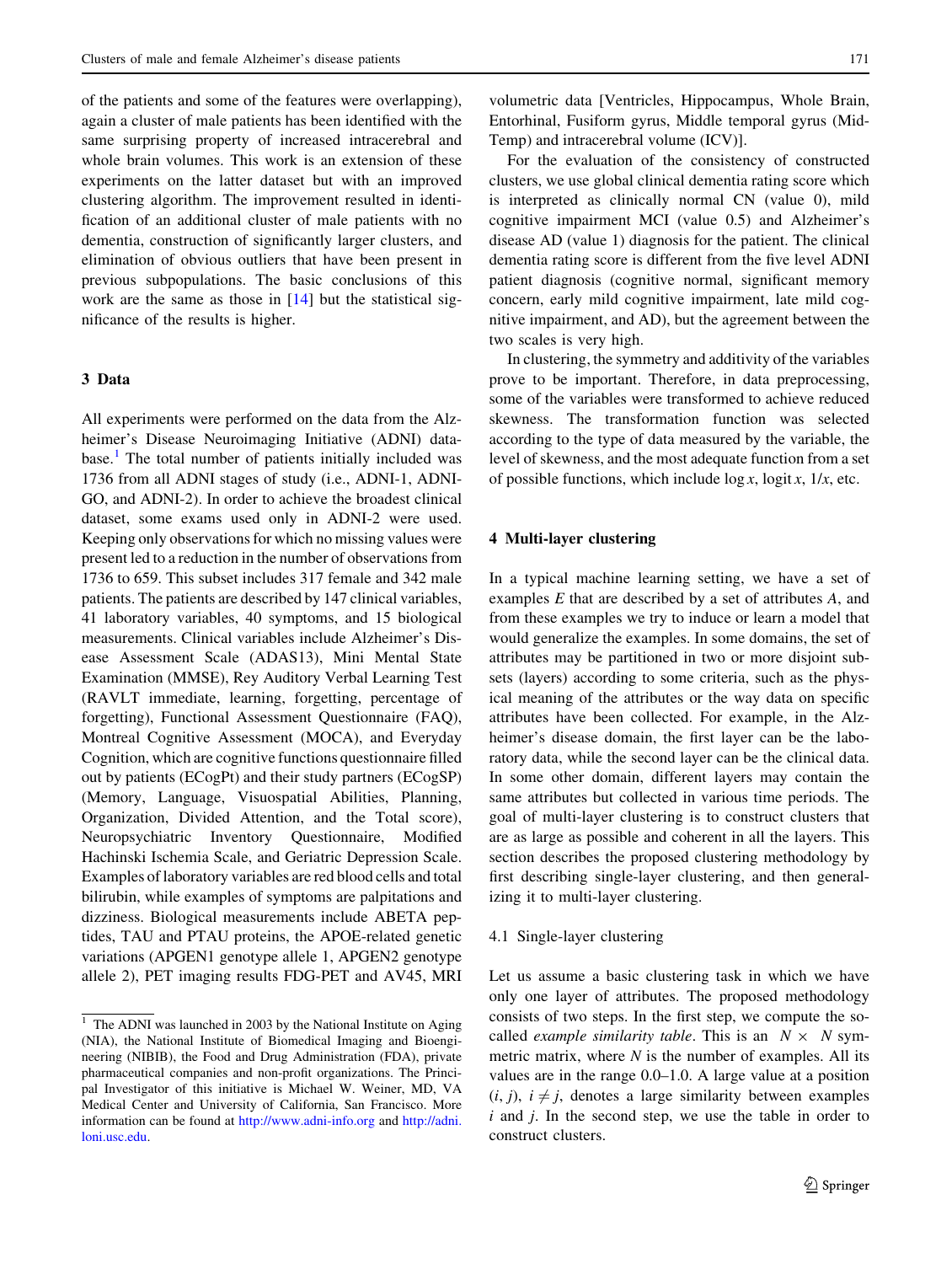#### <span id="page-3-0"></span>4.1.1 Example similarity table (EST)

We start from the original set of  $N$  examples described by nominal and numerical attributes that may contain unknown values. An artificial classification problem is formulated as follows: the examples from the original set constitute the positive examples, while the negative examples are artificially constructed by shuffling the values of the original examples. The shuffling is performed at the level of attributes so that we randomly mix values among the examples. The values remain within the same attribute as in the original set of examples. As a result, we have the same values in positive and negative examples, but in negative examples we have randomized connections between the attribute values. For small problems with up to 200 examples, we typically construct four times as many negative examples as in the original (positive) example set, while for larger domains we construct the same number of positive and negative examples.

Next, we use a supervised machine learning algorithm to build a predictive model that is used to discriminate between the positive examples (the original examples) and the negative examples (the artificially constructed examples with shuffled attribute values). The goal of learning is not the predictive model itself, but the information on the similarity of examples. Machine learning approaches with which we can determine if some examples are classified in the same way are appropriate for this task. For example, in decision tree learning this means that examples end in the same leaf node, while in decision rule learning this means that examples are covered by the same rule.

To estimate the similarity of examples, we follow an ensemble learning approach, where statistics are computed over a large set of classifiers. Additionally, a necessary condition for a good similarity estimation is that the classifiers are as diverse as possible and that each of the classifiers is better than random. All these conditions are satisfied, e.g., by the Random Forest [\[15](#page-10-0), [16](#page-10-0)] and the Random Rules [[17\]](#page-10-0) algorithms. We use the latter approach in which we typically construct about 50,000 rules for each EST computation.

The similarity of examples is determined so that for each pair of examples, we count how many rules cover both examples. The EST presents the statistics for the positive examples (original set of examples). A pair of similar examples will be covered by many rules, while no rules or a very small number of rules will cover pairs that are very different in terms of their attribute values. Final EST values are computed by normalizing the counts by the largest detected value.

Table 1 presents an example of EST for a set of 6 examples. In the upper part is the table with counts of rules covering pairs of examples. The diagonal elements

Table 1 An illustrative example of a similarity table (EST)

|     | ex1            | ex2      | ex3  | ex4          | ex5      | eх6  |
|-----|----------------|----------|------|--------------|----------|------|
| ex1 | 38             | $\theta$ | 27   | 28           | $\Omega$ | 7    |
| ex2 | $\overline{0}$ | 97       | 3    | $\mathbf{1}$ | 97       | 3    |
| ex3 | 27             | 3        | 47   | 16           | 3        | 1    |
| ex4 | 28             | 1        | 16   | 45           | 1        | 4    |
| ex5 | $\overline{0}$ | 97       | 3    | $\mathbf{1}$ | 97       | 3    |
| ехб | 7              | 3        | 1    | 4            | 3        | 39   |
|     | ex1            | ex2      | ex3  | ex4          | ex5      | ехб  |
| ex1 | 0.39           | 0.0      | 0.28 | 0.29         | 0.0      | 0.07 |
| ex2 | 0.0            | 1.0      | 0.03 | 0.01         | 1.0      | 0.03 |
| ex3 | 0.28           | 0.03     | 0.48 | 0.16         | 0.03     | 0.01 |
| ex4 | 0.29           | 0.01     | 0.16 | 0.46         | 0.01     | 0.04 |
| ex5 | 0.0            | 1.0      | 0.03 | 0.01         | 1.0      | 0.03 |
| ехб | 0.07           | 0.03     | 0.01 | 0.04         | 0.03     | 0.40 |

represent total counts of rules covering each example. By the normalization of this table, we obtain the EST that is presented in the lower part of the table. It can be noticed that we have two very similar examples  $(ex2 \text{ and } ex5),$ three similar examples ( $ex1$ ,  $ex3$ , and  $ex4$ ), and one very different example  $(ex6)$ . The maximal value in the upper table is 97 and EST values in the lower table are obtained through normalization with this value.

#### 4.1.2 Clustering-related variability (CRV) score

The second step in the process of clustering starts from the EST. The goal is to identify subsets of examples that can reduce the variability of EST values. For this purpose, we define the so-called clustering-related variability (CRV) score. This is the basic measure which guides the search during iterative bottom-up clustering. CRV score is not a simple similarity measure. It is defined for a single example, but it depends also on other examples that this example is clustered with. A cluster may consist of a single example.

Clustering-related variability, for example  $i$  is denoted as  $CRV_i$ . It is the sum of squared deviations of EST values in row  $i$  ( $X_i = \{x_{i,j}, j \in \{1, \ldots, i-1, i+1, \ldots, N\}\}\)$  but so that  $CRV_i$  is computed as a sum of two components:  $CRV_i = CRV_{i,wc} + CRV_{i,oc}.$ 

Within cluster value

$$
CRV_{i,wc} = \sum_{j \in C} (x_{i,j} - x_{mean,wc})^2
$$

is computed as a sum over columns *j* of row *i*  $(i \neq i)$ corresponding to examples included in the same cluster C with example i. In this expression,  $x_{\text{mean,wc}}$  is the mean value of all  $x_{i,j}$  in the cluster. When there is only one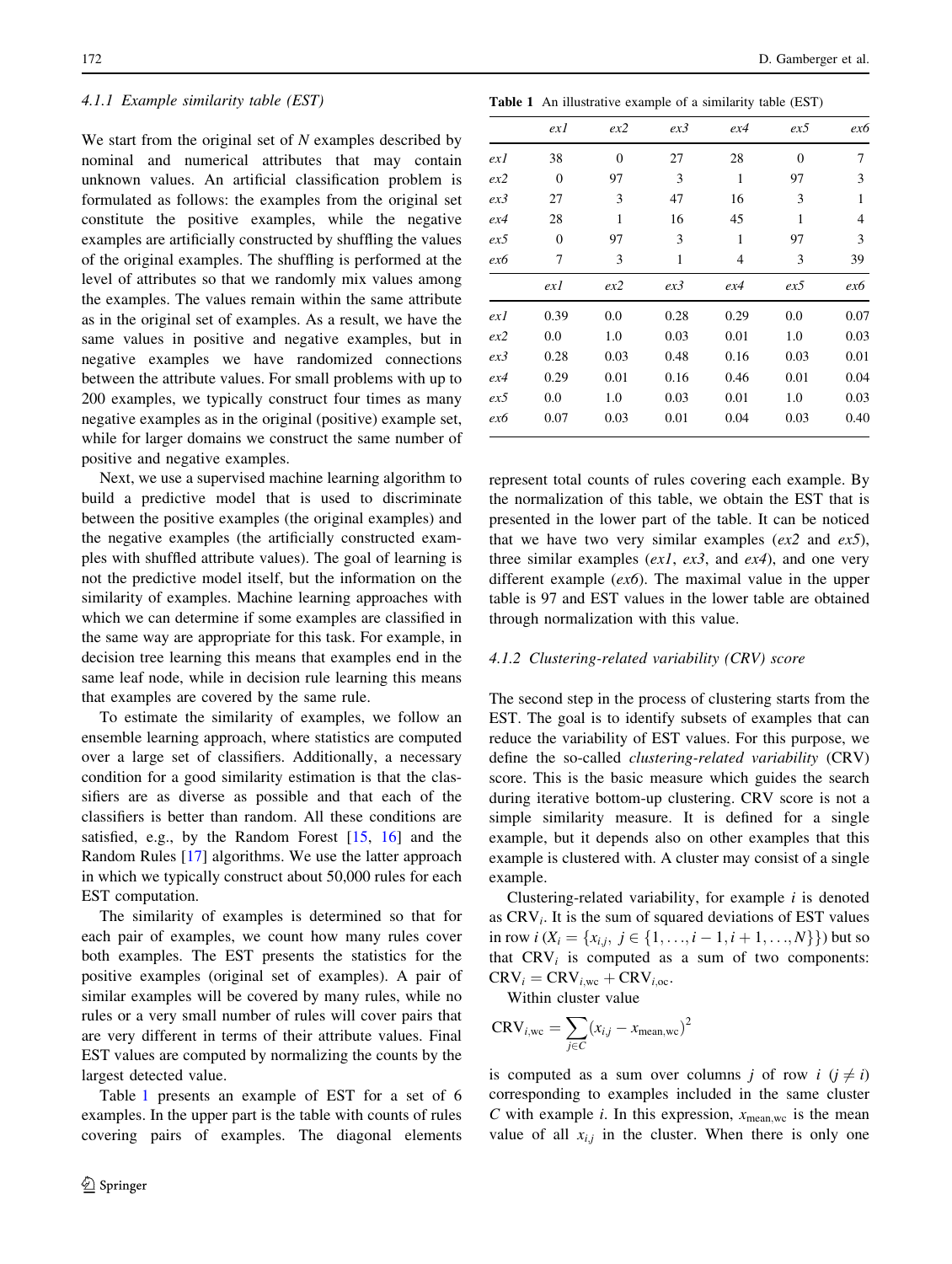example in a cluster then  $CRV_{i,wc} = 0$  because there are no other examples in the cluster that are different from i. When there are two examples in a cluster then it equals zero because we compute the sum only for one value  $x_{i,j}$ and that is equal to  $x_{\text{mean},\text{wc}} = x_{i,j}$ .

Outside cluster value

$$
CRV_{i,oc} = \sum_{j \notin C} (x_{i,j} - x_{mean,oc})^2
$$

is defined in the same way as  $CRV<sub>i,wc</sub>$  but for  $x<sub>i,j</sub>$  values of row *i* not included in cluster C. The  $x_{\text{mean,oc}}$  is the mean value of the EST element values not included in the cluster and it is different from the  $x_{\text{mean},\text{wc}}$  used to compute  $CRV<sub>i,wc</sub>$ . When example *i* is the only example in a cluster then  $CRV<sub>i,oc</sub>$  is the sum of squared deviations for all the values in row *i* except for  $x_{ij}$ .

The final CRV value of cluster  $C$  is computed as the sum of all the CRV values for the examples contained in the cluster:

$$
CRV_C = \sum_{i \in C} CRV_i.
$$

#### 4.1.3 Illustrative example

We use the data from the EST presented in Table [1](#page-3-0) to compute the CRV value for the example (ex1) contained in various clusters C. We present three cases: when cluster  $C$  contains only example  $ex1$ , when  $ex1$  is clustered with  $ex3$ , and, finally, when it is clustered with both  $ex3$  and  $ex4$ . By visual inspection of the EST, we can immediately notice some similarity among examples  $\{ex1, ex3, ex4\}$ . The goal is to demonstrate the CRV value computation to show that for the same row  $ex1$ , we can get different  $CRV<sub>ex1</sub>$  values depending on which example  $ex1$  is clustered with, and finally to show how  $CRV_{ex1}$  values decrease when similar examples are added into cluster C.

If *ex*1 is the only example in a cluster *C* = {*ex*1}:  
CRV<sub>*ex1*,*we*</sub> = 0  
CRV<sub>*ex1*,*oe*</sub> = 
$$
(0.0 - 0.13)^2 + (0.28 - 0.13)^2 +
$$
  
 $(0.29 - 0.13)^2 + (0.0 - 0.13)^2 + (0.07 - 0.13)^2 = 0.08$ 

 $CRV_{ex1} = 0.08$ 

When we add a new element (ex3) to this cluster  $C = \{ex1, ex3\}$ :

 $\text{CRV}_{ex1, \text{wc}} = (0.28 - 0.28)^2 = 0.00$  $\text{CRV}_{ext1, \text{oc}} = (0.0-0.09)^2 + (0.29-0.09)^2 +$  $(0.0 - 0.09)^2 + (0.07 - 0.09)^2 = 0.06$  $CRV_{ex1} = 0.06$ Finally, when we have  $C = \{ex1, ex3, ex4\}$ :  $\text{CRV}_{ex1, \text{wc}} = \left(0.28 - 0.285\right)^2 + \left(0.29 - 0.285\right)^2 = 0.00$  $\text{CRV}_{ex1, \text{oc}} = (0.0 - 0.02)^2 + (0.0 - 0.02)^2 +$  $(0.07 - 0.02)^2 = 0.00$ 

$$
\text{CRV}_{\text{ex}1}=0.00
$$

#### 4.1.4 Single-layer algorithm

Algorithm 1 is the bottom-up clustering algorithm that merges the most similar examples in respect of the CRV score, and produces a hierarchy of clusters. It may be noticed that in contrast to most other clustering algorithms, it has a well-defined stopping criterion. The process stops when further merging does not result in the reduction of example variability measured by the CRV score, and this way the algorithm automatically determines the optimal number of clusters. As a consequence, some examples may stay non-clustered (more precisely, they remain as clusters consisting of only one example).

Algorithm 1 CRV score-based single-layer clustering algorithm. Each example is in its own cluster

| loop                                                           |
|----------------------------------------------------------------|
| for each pair of clusters $x, y$ do                            |
| CRV $x$ is sum of CRV <sub>i</sub> for examples in cluster $x$ |
| CRV $y$ is sum of CRV <sub>i</sub> for examples in cluster $y$ |
| CRVxy is sum of CRV <sub>i</sub> in union of clusters x and y  |
| $DIFF = CRVx + CRVy - CRVxy$                                   |
| end for                                                        |
| Select pair of clusters $x, y$ with maximal DIFF value         |
| <b>if</b> Maximal DIFF is positive then                        |
| Merge clusters $x$ and $y$                                     |
| else                                                           |
| Stop                                                           |
| end if                                                         |
| end loop                                                       |

## 4.2 Multi-layer clustering

The basic lesson learned from redescription mining and multi-view clustering is that the reliability of clustering can be significantly improved by a requirement that the result should be confirmed in two or more attribute layers. The approach for clustering based on example similarity, presented in the previous section for a single-layer case, can be easily extended to clustering in a multi-layer case.

If we have more than one attribute layer then for each of them we compute the example similarity table independently. For each layer, we have to construct its own artificial classification problem and execute the supervised learning process in order to determine the similarity of examples. Regardless of the number and type of attributes in different layers, the tables will be always matrices of dimension  $N \times N$ . The reason is that by definition, we have the same set of N examples in all the layers. After computing the similarity tables, the second step of the clustering process is executed.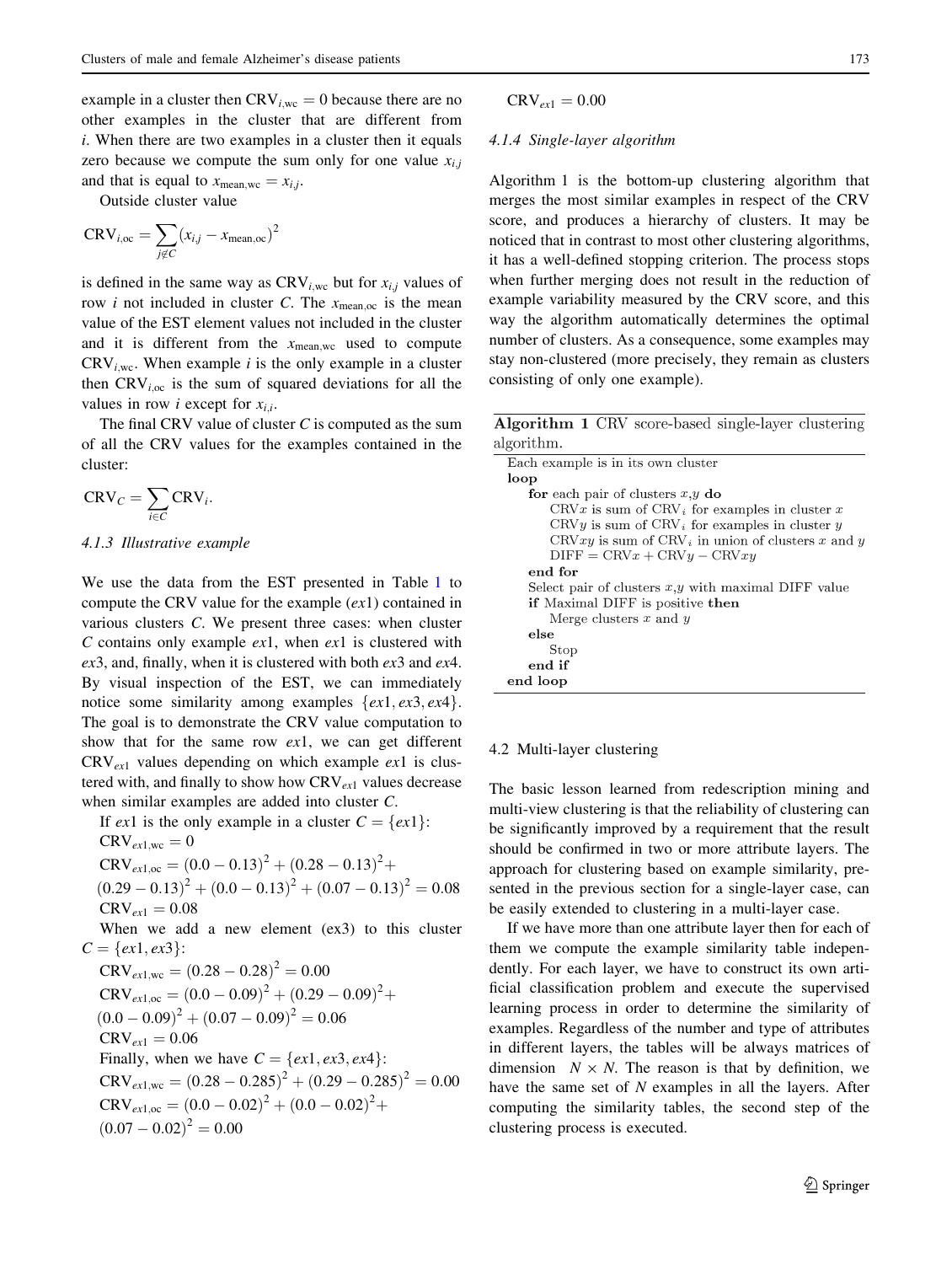| $\arg$ ornini $\bm{z}$ Cnv score-based multi-layer clustering        |
|----------------------------------------------------------------------|
| algorithm.                                                           |
| Each example is in its own cluster                                   |
| loop                                                                 |
| for each pair of clusters $x, y$ do                                  |
| for each attribute layer $l$ do                                      |
| CRV <sup>l</sup> x is CRV for cluster x in layer l                   |
| CRV <sup>l</sup> y is CRV for cluster y in layer l                   |
| CRV <sup>l</sup> xy is CRV for $\{x \cup y\}$ in layer l             |
| $\text{DIFF}^l = \text{CRV}^l x + \text{CRV}^l y - \text{CRV}^l xy$  |
| end for                                                              |
| For the given cluster pair $x,y$ : DIFF = $\min_l$ DIFF <sup>l</sup> |
| end for                                                              |
| Select pair of clusters $x, y$ with maximal DIFF value               |
| <b>if</b> Maximal DIFF is positive then                              |
| Merge clusters x and y                                               |
| else                                                                 |
| Stop                                                                 |
| end if                                                               |
| end loop                                                             |
|                                                                      |

<span id="page-5-0"></span>Algorithm 9 CDV seem board multi layer electering

Conceptually, multi-layer clustering presented in Algorithm 2 is identical to the single-layer approach. The main difference is that merging of two clusters is possible only if there is variability reduction in all the layers. For each possible pair of clusters, we have to compute potential variability reduction for all attribute layers and to select the smallest value for this pair. If this minimal value is positive, then merging of clusters enables variability reduction in all the layers. When there are more pairs with positive minimal value, we chose the pair with the largest minimal value and merge these clusters in the current iteration.

When we do clustering in two or more layers, we have a conjunction of necessary conditions for merging two clusters. A typical consequence is that resulting clusters are smaller than in the case of a single-layer clustering.

# 5 Clustering results

Clustering was performed independently for each of the two subpopulations of 317 female and 342 male patients. A series of experiments was performed so that different parts of available information about patients were used as input layers. The presented results were obtained by using biological measurements and laboratory data (in total 56 descriptors) as the first layer, and symptoms and clinical data (in total 187 descriptors) as the second layer.

All experiments produced a large number of clusters. For the described setting with two layers for the female population, there are 19 clusters with 4 or more patients, nine of which have more than 10 patients. The result for the male population is very similar: 21 clusters with 4 or more patients, 10 of them with more than 10 patients. Five largest clusters for each population are listed in Table 2. They

| Number of patients | Distribution of CD rating score | Cluster ID |           |                  |  |
|--------------------|---------------------------------|------------|-----------|------------------|--|
|                    | AD                              | MCI        | <b>CN</b> |                  |  |
| Females            |                                 |            |           |                  |  |
| 64                 | $\Omega$                        | 5          | 59        | F <sub>0</sub>   |  |
| 47                 | 19                              | 27         | 1         | F1               |  |
| 22                 | $\Omega$                        | 20         | 2         |                  |  |
| 20                 | $\Omega$                        | $\theta$   | 20        |                  |  |
| 19                 | 3                               | 15         | 1         |                  |  |
| Males              |                                 |            |           |                  |  |
| 42                 | $\Omega$                        | 12         | 30        | M <sub>0</sub> A |  |
| 40                 | $\theta$                        | 8          | 32        | M <sub>0</sub> B |  |
| 38                 | 18                              | 20         | $\Omega$  | M1               |  |
| 31                 | 13                              | 18         | 0         | M <sub>2</sub>   |  |

Table 2 List of five largest clusters for female and male populations

include a bit more than a half of patients from each population.

27 0 26 1 –

Table [3](#page-6-0) presents the clinical and biological properties for six clusters that include more than 30 patients. For the female population, we have one large cluster F1 in which the majority of patients have significant problems with dementia. Out of the 47 included patients, 19 have the Clinical Dementia rating score equal to 1 (in this work interpreted as AD), while 28 have been diagnosed as mild cognitive impairment (CD score of 0.5). In the entire dataset, there are 22 patients with the score value equal to 1, and 19 of them are included into this cluster. The clinical properties of these patients include high ADAS13, FAQ, and MMSE scores, and all types of cognitive problems. The biological properties of these patients are also typical for AD patients, e.g., low FDG values, significantly decreased Entorhinal volume, and high AV45 values. A statistical comparison with the population of all 145 female patients with cognitive normal status in the dataset has been used to identify the most distinguishing biological properties of the cluster. The last column of Table [3](#page-6-0) presents the most significant properties in terms of the highest z-score values of the Mann-Whitney test. The values are very high denoting that differences between cognitive normal patients and those included in the cluster are very significant. $^{2}$ 

Cluster F0 constructed for the female population includes 64 patients that are typical patients with no significant problems with dementia. Although this is the largest cluster constructed for the female population, it is relatively small if we take into account that there are 145

<sup>&</sup>lt;sup>2</sup> A value of a z score higher than 3.29 denotes statistical significance of  $P < 0.001$ .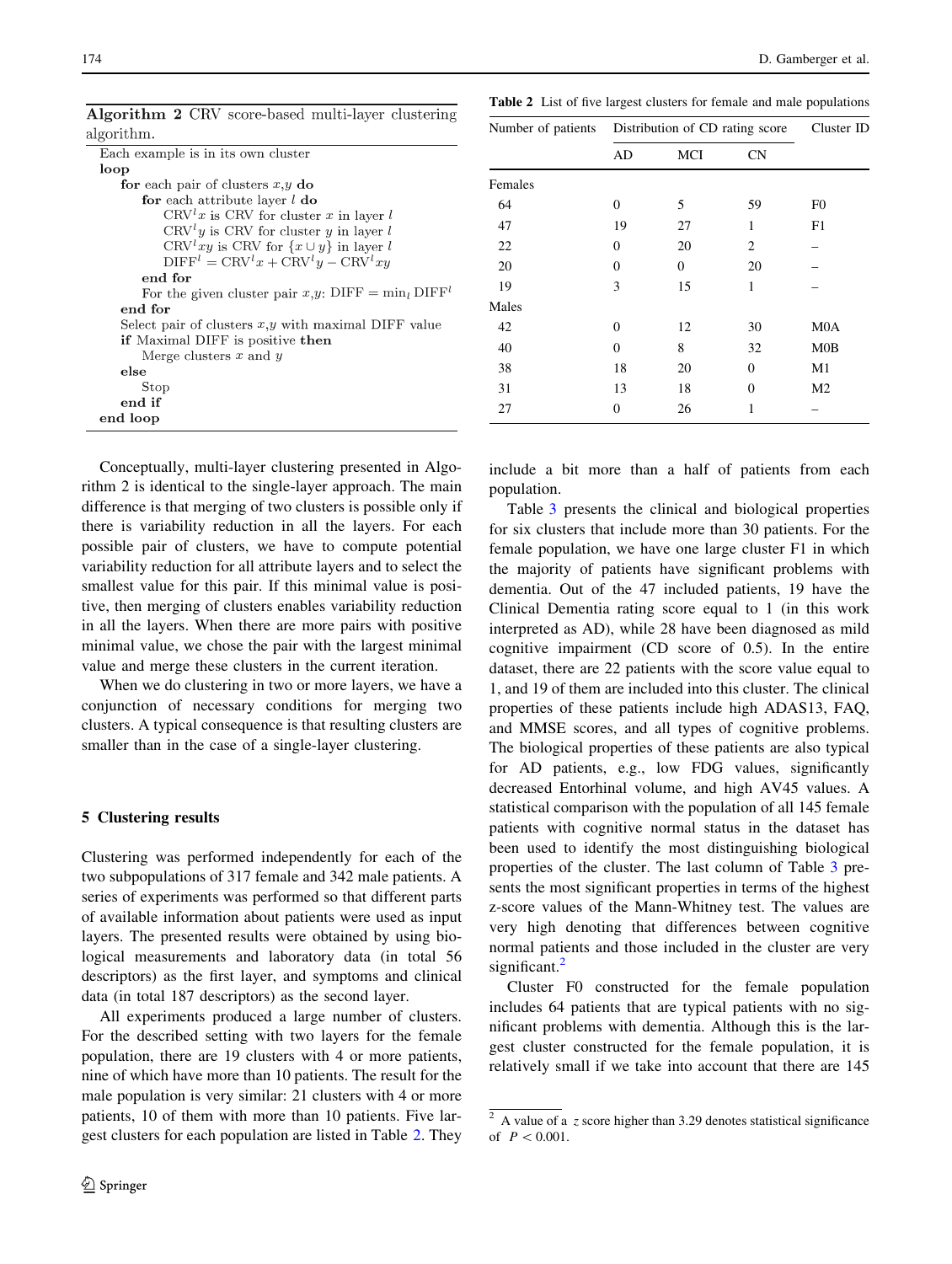<span id="page-6-0"></span>Table 3 Short descriptions for the largest clusters

| Cluster<br>ID    | Clinical status                | Biological properties<br>(with $z$ score versus<br>cognitive normal) |      |  |
|------------------|--------------------------------|----------------------------------------------------------------------|------|--|
|                  | Clusters for female patients   |                                                                      |      |  |
| F1               | Significant cognitive problems | Low FDG                                                              | 9.29 |  |
|                  | (high ADAS13, high FAQ, high   | Low entorhinal                                                       | 8.74 |  |
|                  | MMSE)                          | High AV45                                                            | 8.36 |  |
|                  |                                | Low<br>hippocampus                                                   | 8.33 |  |
|                  |                                | Low MidTemp                                                          | 7.52 |  |
|                  |                                | Low fusiform                                                         | 7.13 |  |
|                  |                                | High TAU                                                             | 7.12 |  |
| F <sub>0</sub>   | Mild or no dementia            | High FDG                                                             | 6.05 |  |
|                  |                                | High<br>hippocampus                                                  | 2.86 |  |
|                  |                                | High whole<br>brain                                                  | 2.85 |  |
|                  | Clusters for male patients     |                                                                      |      |  |
| M1               | Significant cognitive problems | Low FDG                                                              | 8.23 |  |
|                  |                                | Low<br>hippocampus                                                   | 7.70 |  |
|                  |                                | Low entorhinal                                                       | 7.09 |  |
|                  |                                | Low MidTemp                                                          | 6.33 |  |
|                  |                                | Low whole<br>brain                                                   | 6.23 |  |
|                  |                                | High TAU                                                             | 5.57 |  |
| M <sub>2</sub>   | Significant cognitive problems | Low FDG                                                              | 7.83 |  |
|                  |                                | High ICV                                                             | 6.54 |  |
|                  |                                | High ventricles                                                      | 5.70 |  |
|                  |                                | Low<br>hippocampus                                                   | 5.60 |  |
|                  |                                | Low ABETA                                                            | 5.80 |  |
| M <sub>0</sub> A | Mild or no dementia            | High FDG                                                             | 4.98 |  |
|                  |                                | High ICV                                                             | 4.00 |  |
|                  |                                | High whole<br>brain                                                  | 3.31 |  |
| M0B              | Mild or no dementia            | Low ICV                                                              | 4.83 |  |
|                  |                                | Low whole<br>brain                                                   | 3.74 |  |

cognitive normal female patients in the whole dataset. A possible explanation is that among ADNI patients diagnosed as cognitive normal there are also patients that are not completely healthy, but their subjective or objective problems are either not severe enough or their problems are in discrepancy with typical clinical profiles.

The bottom part of Table 3 presents clusters for the male population. There are two clusters of patients with significant cognitive problems (M1 and M2) and two clusters of patients with mild or no dementia (M0A and M0B). Cluster M0A is similar in terms of the properties of the female cluster F0 both regarding its size and the detected biological properties. It is interesting to notice that cluster M0A includes even 12 patients that have CD rating score equal to 0.5 while in the female cluster there are only five such patients. In contrast to cluster M0A, cluster M0B is characterized by decreased ICV values.

There are two clusters of male patients that have significant problems with dementia. In the first one (M1) there are 38 patients, 18 of them with the CD score equal to 1 and the rest with the score equal to 0.5. In the second cluster (M2) there are 31 patients, 13 of them with CD score equal to 1. In the male population, there are a total of 36 patients with AD status (CD value equal to 1). An interesting observation is that two male clusters M1 and M2 together include 31 out of 36 (86 %) male patients with CD score equal to 1 in the dataset, while the single female cluster F1 includes almost identical percentage of such patients (19 out of 22, i.e., 86 %). Table [4](#page-7-0) lists the ADNI IDs of patients included into clusters F0, F1, M0A, M0B, M1, and M2.

## 6 Analysis of results

A significant difference between male and female populations of patients can be noticed. For the female population there are two clusters while for the male population there are four clusters, two for patients with significant problems with dementia and two for patients with mild or no dementia. By inspecting the properties characterizing patients in these clusters (see Table 3), one can notice especially interesting differences between patients in clusters M1 and M2. Biological and clinical properties that most significantly differentiate these two clusters according to the Mann-Whitney test are listed in Table [5](#page-8-0).

Cluster M2 deserves special attention due to the fact that average values of ICV and whole brain volume for patients in M2 are higher than average values for the set of all 124 cognitive normal male patients. The result is unexpected because cognitive problems are typically related with the atrophy of human brain [\[18](#page-10-0)]. The differences are statistically significant; average ICV values are 1,577 and 1,774 for cognitive normal and M2 patients, respectively ( z score 6.54,  $P < 0.001$ ) (see Table 3), while average whole brain volumes are 1109 and 1167 ( z score 3.08,  $P < 0.01$ ).<sup>3</sup> When comparing patients in cluster M2 with patients in M1, who also have typical AD symptoms but, as expected, decreased ICV and whole brain volumes, the differences are even more statistically significant (see Table [5\)](#page-8-0).

<sup>3</sup> Actual absolute values for ICV and whole brain volumes are 1000 times larger.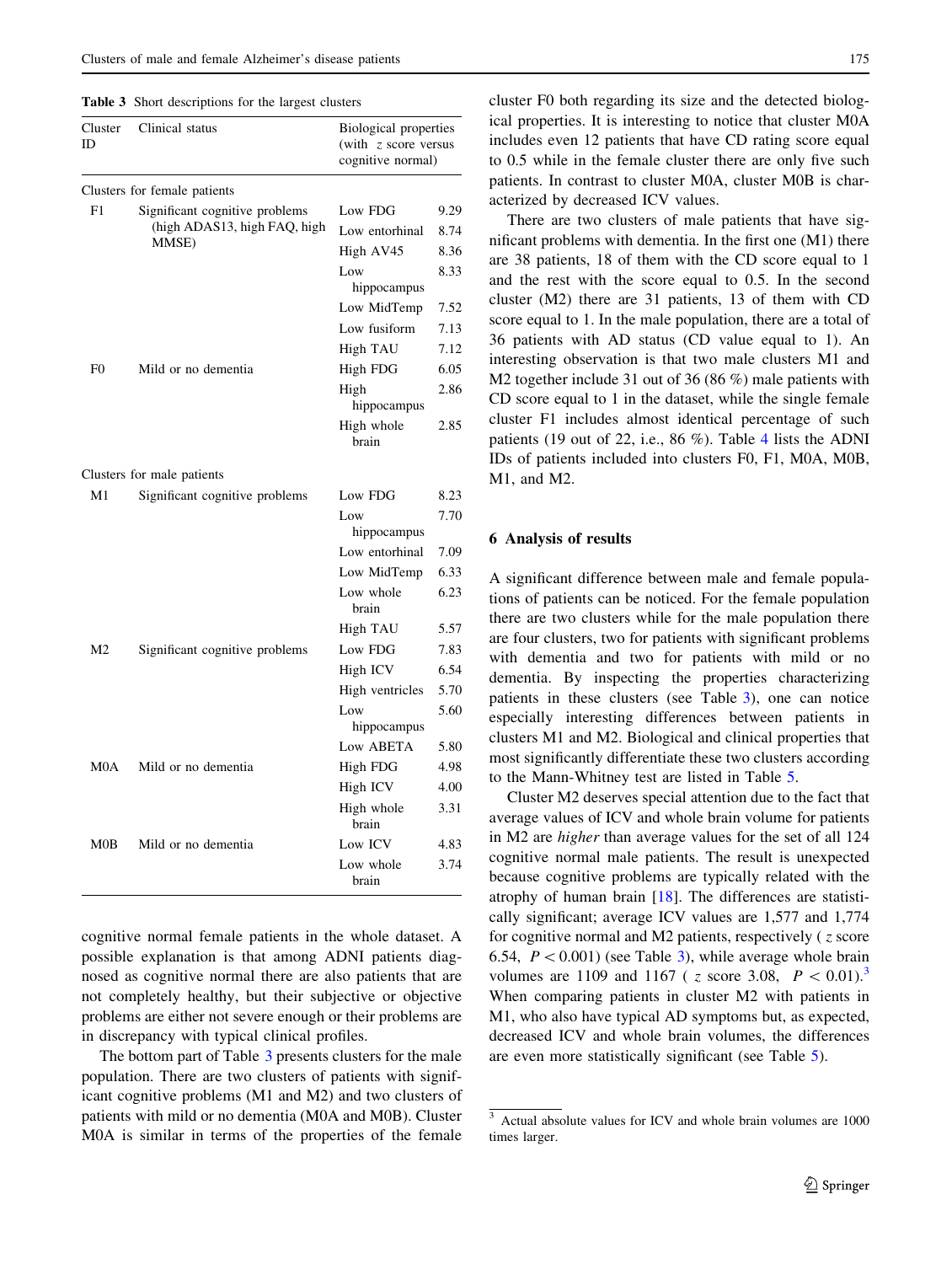<span id="page-7-0"></span>Table 4 Lists of ADNI patients included into clusters fr Table [3](#page-6-0)

| patients                    | Cluster F1             |      |                                                                                                                                                                                                                                                              |      |      |      |      |      |      |      |      |      |      |      |
|-----------------------------|------------------------|------|--------------------------------------------------------------------------------------------------------------------------------------------------------------------------------------------------------------------------------------------------------------|------|------|------|------|------|------|------|------|------|------|------|
| om                          | 4024                   | 4030 | 4034                                                                                                                                                                                                                                                         | 4058 | 4079 | 4201 | 4209 | 4211 | 4252 | 4324 | 4353 | 4402 | 4415 | 4458 |
|                             | 4477                   | 4500 | 4502                                                                                                                                                                                                                                                         | 4542 | 4568 | 4591 | 4609 | 4660 | 4715 | 4796 | 4815 | 4845 | 4894 | 4897 |
|                             | 4902                   | 4904 | 4905                                                                                                                                                                                                                                                         | 4906 | 4909 | 4910 | 4912 | 4918 | 4982 | 4984 | 4990 | 4997 | 5006 | 5015 |
|                             | 5019                   | 5031 | 5063                                                                                                                                                                                                                                                         | 5119 | 5184 |      |      |      |      |      |      |      |      |      |
|                             | Cluster M1             |      |                                                                                                                                                                                                                                                              |      |      |      |      |      |      |      |      |      |      |      |
|                             | 4009                   | 4095 | 4096                                                                                                                                                                                                                                                         | 4131 | 4152 | 4171 | 4195 | 4215 | 4240 | 4307 | 4475 | 4494 | 4501 | 4526 |
|                             | 4625                   | 4672 | 4686                                                                                                                                                                                                                                                         | 4689 | 4707 | 4718 | 4770 | 4774 | 4802 | 4827 | 4857 | 4867 | 4936 | 4958 |
|                             | 4964                   | 4968 | 4980                                                                                                                                                                                                                                                         | 4994 | 5017 | 5027 | 5067 | 5165 | 5224 | 5241 |      |      |      |      |
|                             | Cluster M2             |      |                                                                                                                                                                                                                                                              |      |      |      |      |      |      |      |      |      |      |      |
|                             | 4136                   | 4153 | 4192                                                                                                                                                                                                                                                         | 4223 | 4243 | 4258 | 4346 | 4423 | 4515 | 4546 | 4549 | 4595 | 4615 | 4661 |
|                             | 4692                   | 4733 | 4859                                                                                                                                                                                                                                                         | 4863 | 4924 | 4943 | 4971 | 4974 | 5012 | 5037 | 5058 | 5059 | 5070 | 5071 |
|                             | 5095                   | 5208 | 5210                                                                                                                                                                                                                                                         |      |      |      |      |      |      |      |      |      |      |      |
|                             | Cluster F <sub>0</sub> |      | 4184<br>4200<br>4288<br>4076<br>4084<br>4155<br>4320<br>4335<br>4422<br>4441<br>4446<br>4483<br>4496<br>4508<br>4545<br>4553<br>4872<br>4874<br>4645<br>4843<br>4878<br>4900<br>4952<br>5093<br>5158<br>5159<br>5169<br>5175<br>5185<br>5193<br>5198<br>5203 |      |      |      |      |      |      |      |      |      |      |      |
|                             | 4028                   | 4066 |                                                                                                                                                                                                                                                              |      |      |      |      |      |      |      | 4340 | 4349 | 4357 | 4362 |
|                             | 4399                   | 4401 |                                                                                                                                                                                                                                                              |      |      |      |      |      |      |      | 4555 | 4598 | 4607 | 4624 |
|                             | 4643                   | 4644 |                                                                                                                                                                                                                                                              |      |      |      |      |      |      |      | 5102 | 5118 | 5127 | 5129 |
|                             | 5132                   | 5154 |                                                                                                                                                                                                                                                              |      |      |      |      |      |      |      | 5214 | 5230 | 5235 | 5240 |
|                             | 5261                   | 5272 | 5277                                                                                                                                                                                                                                                         | 5287 | 5288 | 5289 | 5290 | 5292 |      |      |      |      |      |      |
|                             | Cluster M0A            |      |                                                                                                                                                                                                                                                              |      |      |      |      |      |      |      |      |      |      |      |
| d M2,                       | 4029                   | 4037 | 4043                                                                                                                                                                                                                                                         | 4082 | 4164 | 4177 | 4179 | 4210 | 4225 | 4229 | 4257 | 4274 | 4309 | 4332 |
| ie                          | 4339                   | 4345 | 4352                                                                                                                                                                                                                                                         | 4389 | 4427 | 4429 | 4431 | 4453 | 4485 | 4516 | 4520 | 4556 | 4604 | 4632 |
| ner's<br>alue               | 4649                   | 4739 | 4844                                                                                                                                                                                                                                                         | 4921 | 4926 | 4941 | 4966 | 5113 | 5131 | 5141 | 5157 | 5242 | 5271 | 5296 |
| n bold,                     | <b>Cluster M0B</b>     |      |                                                                                                                                                                                                                                                              |      |      |      |      |      |      |      |      |      |      |      |
| 0A, and                     | 4086                   | 4090 | 4103                                                                                                                                                                                                                                                         | 4158 | 4168 | 4176 | 4251 | 4292 | 4369 | 4391 | 4400 | 4443 | 4464 | 4469 |
| MCI                         | 4491                   | 4577 | 4579                                                                                                                                                                                                                                                         | 4601 | 4620 | 4762 | 4799 | 4813 | 4862 | 4877 | 5082 | 5083 | 5109 | 5130 |
| . value<br>المالحية المنقاة | 5135                   | 5147 | 5150                                                                                                                                                                                                                                                         | 5167 | 5212 | 5243 | 5248 | 5250 | 5266 | 5278 | 5279 | 5294 |      |      |

RIDs of patients with the diagnosis of the Alzhein disease (CDGLOBAL v equal to  $1$ ) are typeset in while for clusters F0, M M0B, patients with the diagnosis (CDGLOBAL equal to 0.5) are typeset in bold

For clusters F1, M1, and

The importance of the discovery is manifold. First, it indicates gender-specific differences because such a cluster with similar properties is not detected in the female population. Second, for a domain in which biological processes with opposite manifestations (decrease and increase of ICV) may result in similar clinical consequences (dementia), segmentation of the patient population is suggested before other analyses aimed at the discovery of relations between biological and clinical properties of patients are performed. Finally, the result is intriguing in respect of its biological and medical interpretation.

It is possible that the increased ICV and whole brain volumes are a consequence of an artifact in data collection procedures, feature extraction from images, or data postprocessing (normalization). The assumption may stimulate careful evaluation of the ADNI data, especially for patients in cluster M2. But the result may also suggest the existence of a different biological pathway for the male population, resulting in serious dementia problems that are often diagnosed as Alzheimer's disease but with less expressed clinical symptoms (see bottom part of Table [5](#page-8-0)). In the scientific literature, we have found no support for such explanation except that the study devoted to gender-related differences [\[2](#page-9-0)] concluded that ''AD pathology is more likely to be clinically expressed as dementia in women than in men.''

Figure [1](#page-8-0) illustrates the differences among patients in clusters M1 and M2 and cognitive normal male patients in respect of ICV values and ADAS13 scores. It can be noticed that male cluster M0A can be compared with female cluster F0 because they share common properties: increased ICV and decreased ADAS13 score when compared to mean values of all cognitive normal male and female patients, respectively. Cluster M0B is again a surprise because it represents a group of patients which also has improved (lower) ADAS13 values but with decreased values of ICV. The differences between cluster M0B and the complete cognitive normal male patients are not statistically significant but the result additionally stresses differences between male and female populations and suggests that the differences between clusters M1 and M2 that are valid for AD patients are to some extent present also in the cognitive normal population.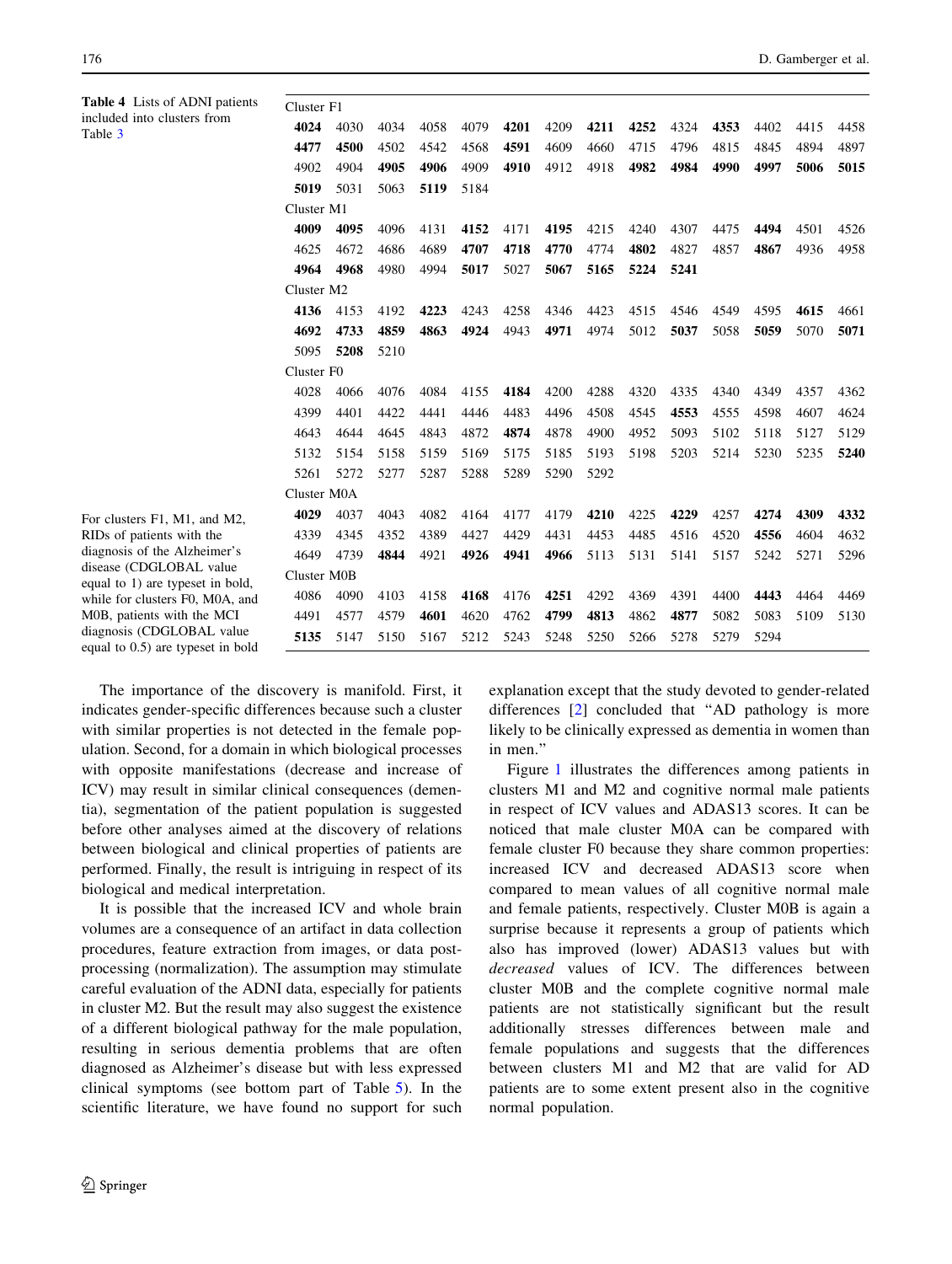| Property                              | Average value for<br>cognitive normal males | Average value<br>for M <sub>2</sub> | Average value<br>for M1 | Mann-Whitney $\zeta$ score<br>M1 versus M2 |
|---------------------------------------|---------------------------------------------|-------------------------------------|-------------------------|--------------------------------------------|
| <b>Biological properties</b>          |                                             |                                     |                         |                                            |
| ICV $(*1000)$                         | 1577                                        | 1774                                | 1479                    | 6.98                                       |
| Whole brain $(*1000)$                 | 1109                                        | 1167                                | 983                     | 6.12                                       |
| MidTemp                               | 21629                                       | 20127                               | 17930                   | 3.84                                       |
| Hippocampus                           | 7808                                        | 6530                                | 5722                    | 3.47                                       |
| Fusiform                              | 19593                                       | 18457                               | 16672                   | 3.37                                       |
| Ventricles                            | 35686                                       | 64375                               | 47414                   | 2.47                                       |
| Clinical properties                   |                                             |                                     |                         |                                            |
| Abstraction moca                      | 1.81                                        | 1.64                                | 1.14                    | 2.85                                       |
| Neuropsychiatric Inv.<br>(impatience) | 0.29                                        | 0.52                                | 1.78                    | 2.07                                       |
| Naming_moca                           | 2.92                                        | 2.82                                | 2.38                    | 1.78                                       |
| <b>FAQTV</b>                          | 0.10                                        | 1.97                                | 2.62                    | 1.62                                       |
|                                       |                                             |                                     |                         |                                            |

<span id="page-8-0"></span>Table 5 Biological and clinical properties that are most significantly different for patients in clusters M1 and M2



Fig. 1 Average values of Alzheimer's Disease Assessment Scale (ADAS13) and intracerebral volume (ICV) for all females with clinical dementia rating score equal zero (black circle), females in cluster F0 (black triangle), females in cluster F1 (black square), all males with clinical dementia rating score equal zero (white circle), males in clusters M0A and M0B (white triangles), and males in clusters M1 and M2 (white squares)

## 7 Biological markers

One of the stated ADNI goals is to improve clinical trial design through detection of biomarkers that could be used as approximate measures of the severity of dementia. This is known as a difficult task that is still far from a satisfactory solution. If the constructed clusters are really more homogeneous than the complete population, then it may be expected that identification of dementia disease markers should be an easier task for each cluster separately than it is for the complete population.

Table [6](#page-9-0) presents the most correlated pairs of one biological and one clinical property that can be identified for the complete population, for the female population only, for the male population only, and finally for clusters F1, M1, and M2. The most correlated pairs are identified with the Spearman rank-order correlation coefficient  $r<sub>s</sub>$  that is computed for all possible pairs of properties. The result confirms that for some constructed clusters there exist more strongly correlated biological–clinical relations.<sup>4</sup> It must be noted that in spite of a high correlation coefficient value, the statistical significance of correlation for the smallest cluster is smaller than for the larger clusters because of its size. The result means that detected high correlation is not so reliable and that it has to be confirmed by further experiments. As expected, FDG is the most useful biological property for the general patient population and the result is in agreement with previously reported research [\[7](#page-9-0)].

#### 8 Conclusions

The presented results confirm that novel machine learning approaches to clustering can indeed be a useful tool for identifying homogeneous patient subsets in various medical knowledge discovery tasks. The applied multi-layer clustering technique and its combination with the genderrelated separation of the population of patients is definitely not the only possible approach but its results are promising. Still, significant further research effort in this direction is necessary. Clusters constructed with the multi-layer clustering are small and six largest clusters together contain only about 40 % of all patients. In spite of this, the analysis of the results supports the conclusion that there are

<sup>4</sup> Only the absolute value is important, the negative sign means an inverse correlation.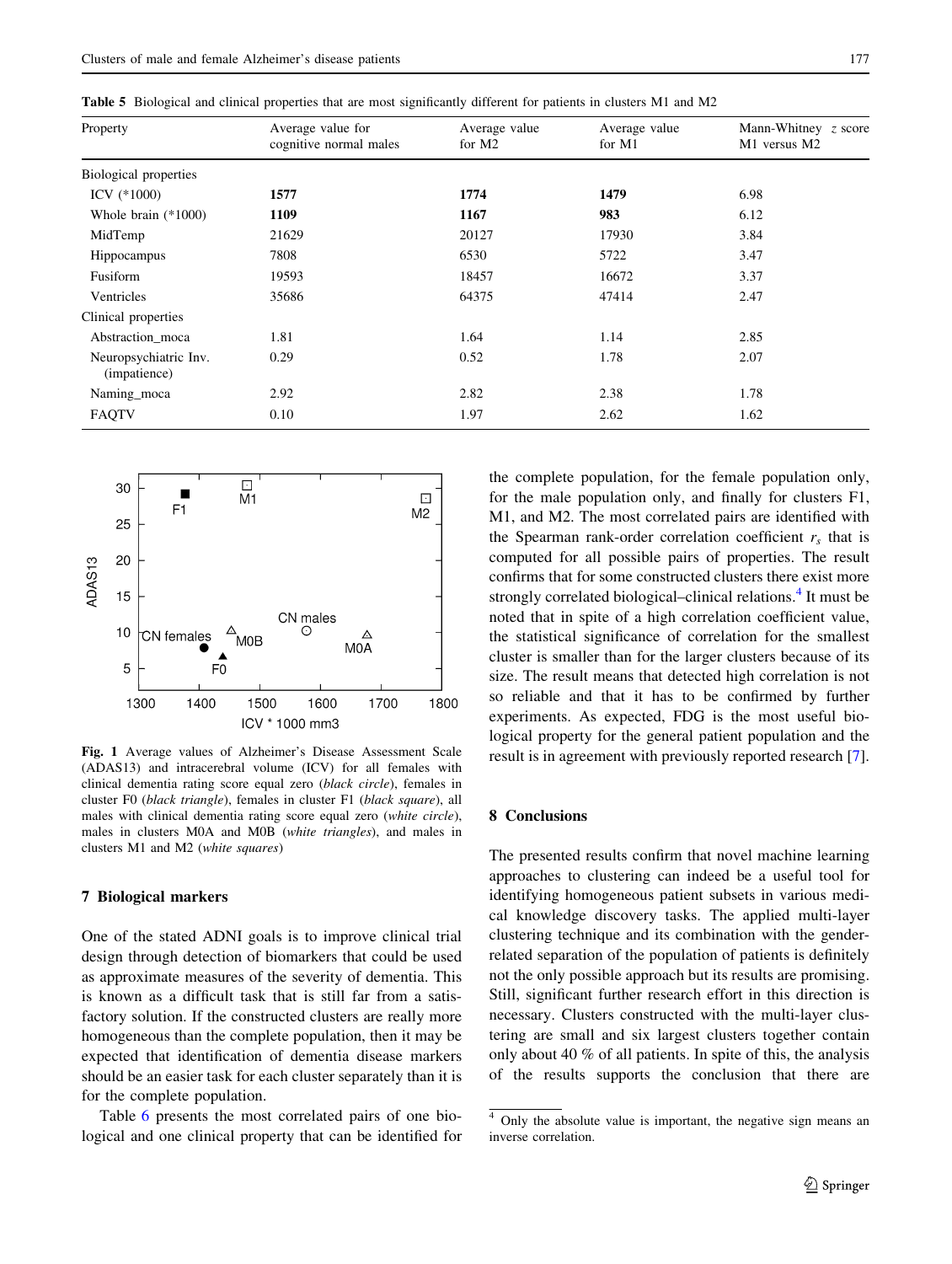<span id="page-9-0"></span>Table 6 Most correlated biological–clinical pairs of properties for various patient populations

| Population | Number of patients<br>Spearman correlation $r_s$ | Biological property      | Clinical property  |  |
|------------|--------------------------------------------------|--------------------------|--------------------|--|
| All        | 659                                              | <b>FDG</b>               | <b>MOCA</b>        |  |
|            | corr. $-0.51$                                    | $(df = 645, P < 0.001)$  |                    |  |
| Female     | 317                                              | <b>FDG</b>               | ADAS <sub>13</sub> |  |
|            | corr. $-0.56$                                    | $(df = 307, P < 0.001)$  |                    |  |
| Male       | 342                                              | <b>Hippocampus</b>       | ADAS13             |  |
|            | corr. $-0.58$                                    | $(df = 289, P < 0.001)1$ |                    |  |
| F1         | 47                                               | MidTemp                  | ADAS13             |  |
|            | corr. $-0.53$                                    | $(df = 45, P < 0.001)$   |                    |  |
| M1         | 38                                               | <b>Basophils</b>         | FAO.               |  |
|            | corr. $-0.71$                                    | $(df = 32, P < 0.001)$   |                    |  |
| Μ2         | 31                                               | APGEN2                   | RAVLT.forg.        |  |
|            | corr. $0.70$                                     | $(df = 23, P < 0.01)$    |                    |  |
|            |                                                  |                          |                    |  |

significant gender-specific differences in Alzheimer's disease. Additionally, for the male population, two subpopulations with surprising properties have been detected: A subpopulation of AD patients with increased ICV and whole brain volumes and a subpopulation of cognitive normal patients with decreased ICV volume. The result suggests that segmentation of the AD patient population is strongly recommended as a preprocessing step for any analysis aimed at understanding of relations between biological and clinical properties of AD patients; however, based on the available data, we still do not know how to practically perform the segmentation in a non ad-hoc manner for the majority of patients with cognitive problems.

In future work, we plan to compare multi-layer clustering with redescription mining and to test if results of redescription mining might be used for human understandable interpretation of clusters obtained by the multilayer approach. Regarding medical evaluation, we plan to test if it is possible to identify M1 and M2 clusters on non-ADNI patients. The ultimate goal would be to better understand differences between these two populations.

Acknowledgments We acknowledge the European Commission's support through the Human Brain Project (Grant No. 604102), MAESTRA project (Grant No. 612944), and InnoMol project (Grant No. 316289), support of the Croatian Science Foundation (Project No. 9623: Machine Learning Algorithms for Insightful Analysis of Complex Data Structures) and support of the Slovenian Research Agency (program Knowledge Technologies and project Development and Applications of New Semantic Data Mining Methods in Life Sciences). Data collection and sharing for this project was funded by the Alzheimer's Disease Neuroimaging Initiative (ADNI) (National Institutes of Health Grant U01 AG024904) and DOD ADNI (Department of Defense award number W81XWH-12-2-0012). ADNI is funded by the National Institute on Aging, the National Institute of Biomedical Imaging and Bioengineering, and through generous contributions from many private pharmaceutical companies and nonprofit organizations.

Open Access This article is distributed under the terms of the Creative Commons Attribution 4.0 International License ([http://crea](http://creativecommons.org/licenses/by/4.0/) [tivecommons.org/licenses/by/4.0/\)](http://creativecommons.org/licenses/by/4.0/), which permits unrestricted use, distribution, and reproduction in any medium, provided you give appropriate credit to the original author(s) and the source, provide a link to the Creative Commons license, and indicate if changes were made.

#### References

- 1. Bredesen DE (2015) Metabolic profiling distinguishing three subtypes of Alzheimer's disease. Aging 8:595–600
- 2. Barnes LL et al (2005) Sex differences in the clinical manifestations of Alzheimer disease pathology. Arch Gen Psychiatry 62(6):685–691
- 3. Galbrun E, Miettinen P (2012) From black and white to full color: extending redescription mining outside the Boolean world. Stat Anal Data Mining 5:284–303
- 4. Sun S (2013) A survey of multi-view machine learning. Neural Comput Appl 23:2031–2038
- 5. Holzinger A, Dehmer M, Jurisica I (2014) Knowledge discovery and interactive data mining in bioinformatics-state-of-the-art, future challenges and research directions. BMC Bioinform 15(suppl 6):I1
- 6. von Luxburg U, Williamson RC, Guyon I (2012) Clustering: science or art?. In: Proceedings of the ICML unsupervised and transfer learning, pp 65–79
- 7. Langbaum JB et al (2009) Categorical and correlational analyses of baseline fluorodeoxyglucose positron emission tomography images from the Alzheimer's Disease Neuroimaging Initiative (ADNI). Neuroimage 45(4):1107–1116
- 8. Doraiswarny PM et al (2014) Florbetapir F 18 amyloid PET and 36-month cognitive decline: a prospective multicenter study. Mol Psychiatry 19(9):1044–1051
- 9. Hinrichs C et al (2011) Predictive markers for AD in a multimodality framework: an analysis of MCI progression in the ADNI population. Neuroimage 55(2):574–589
- 10. Armstrong R. A. and Wood L. The identification of pathological subtypes of Alzheimer's disease using cluster analysis. Acta Neuropathol 62(6)426–432 (1994)
- 11. Gan G, Ma C, Wu J (2007) Data clustering: theory, algorithms, and applications. ociety for Industrial and Applied Mathematics, Philadelphia